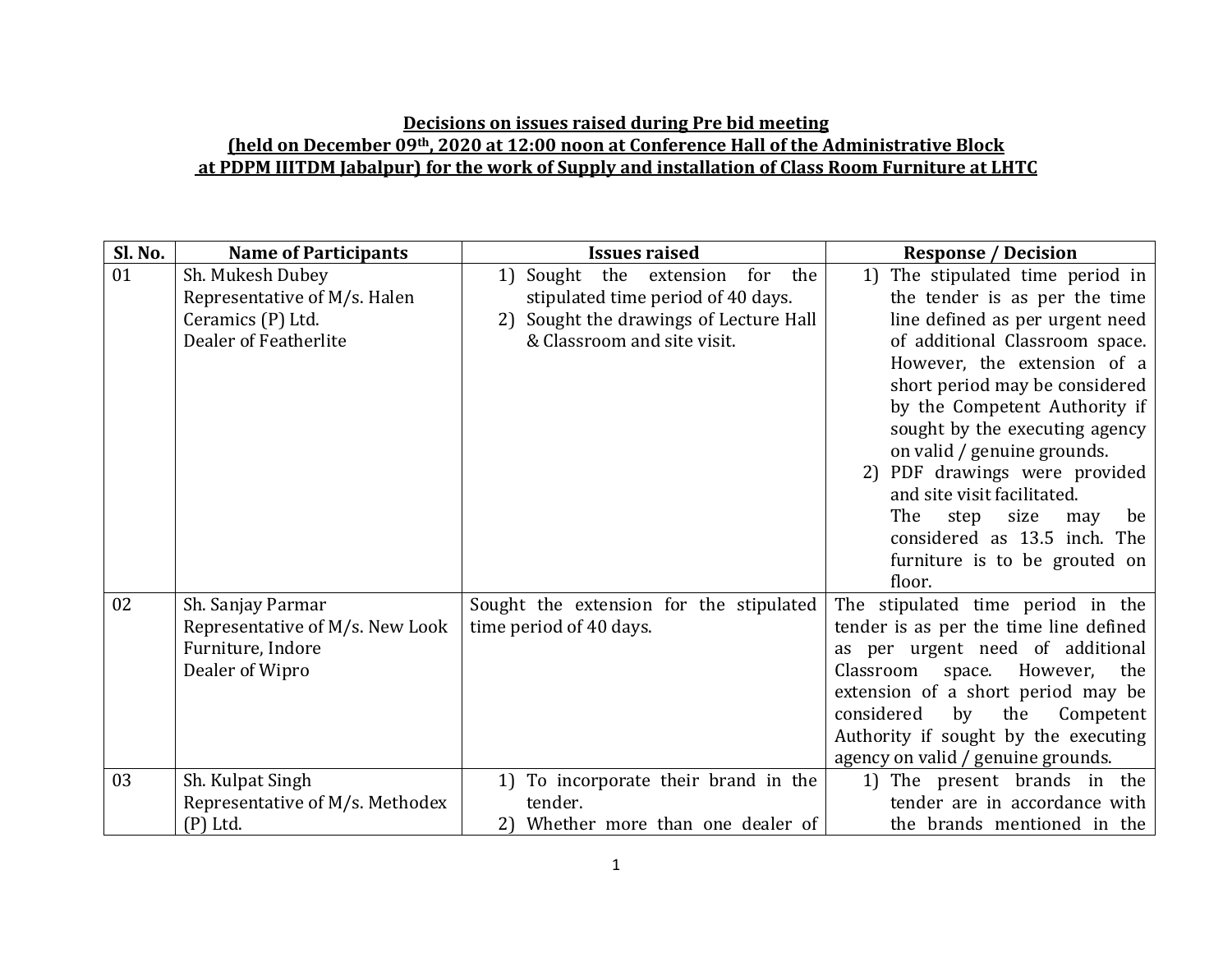|    |                                                                              | same brand can participate in the<br>bid.                                                                              | tender called earlier by the<br>CPWD for the work. However,<br>the bidders have already been<br>provided an opportunity to<br>display their product at the<br>Institute within the specified<br>period as a part of their<br>technical<br>for<br>bid<br>getting<br>qualified technically.<br>2) OEM / Authorised dealer(s) of<br>OEM with requisite criteria of<br>bid can participate in the bid.                                                        |
|----|------------------------------------------------------------------------------|------------------------------------------------------------------------------------------------------------------------|-----------------------------------------------------------------------------------------------------------------------------------------------------------------------------------------------------------------------------------------------------------------------------------------------------------------------------------------------------------------------------------------------------------------------------------------------------------|
| 04 | Sh. Dinesh Rathor<br>Representative of M/s. Nilkamal<br>Ltd.                 | 1) To incorporate their brand in the<br>tender<br>2) Sought the drawings of Lecture Hall<br>& Classroom and site visit | The present brands in the<br>1)<br>tender are in accordance with<br>the brands mentioned in the<br>tender called earlier by the<br>CPWD for the work. However,<br>the bidders have already been<br>provided an opportunity to<br>display their product at the<br>Institute within the specified<br>period as a part of their<br>technical<br>bid for<br>getting<br>qualified technically.<br>2) PDF drawings were provided<br>and site visit facilitated. |
| 05 | Queries received through e-mail<br>from M/s. Bonton Technomake<br>$(P)$ Ltd. | To incorporate their brand in the tender                                                                               | The present brands in the tender are in<br>accordance with the brands mentioned<br>in the tender called earlier by the<br>CPWD for the work. However, the<br>bidders have already been provided an<br>opportunity to display their product at<br>the Institute within the specified                                                                                                                                                                       |